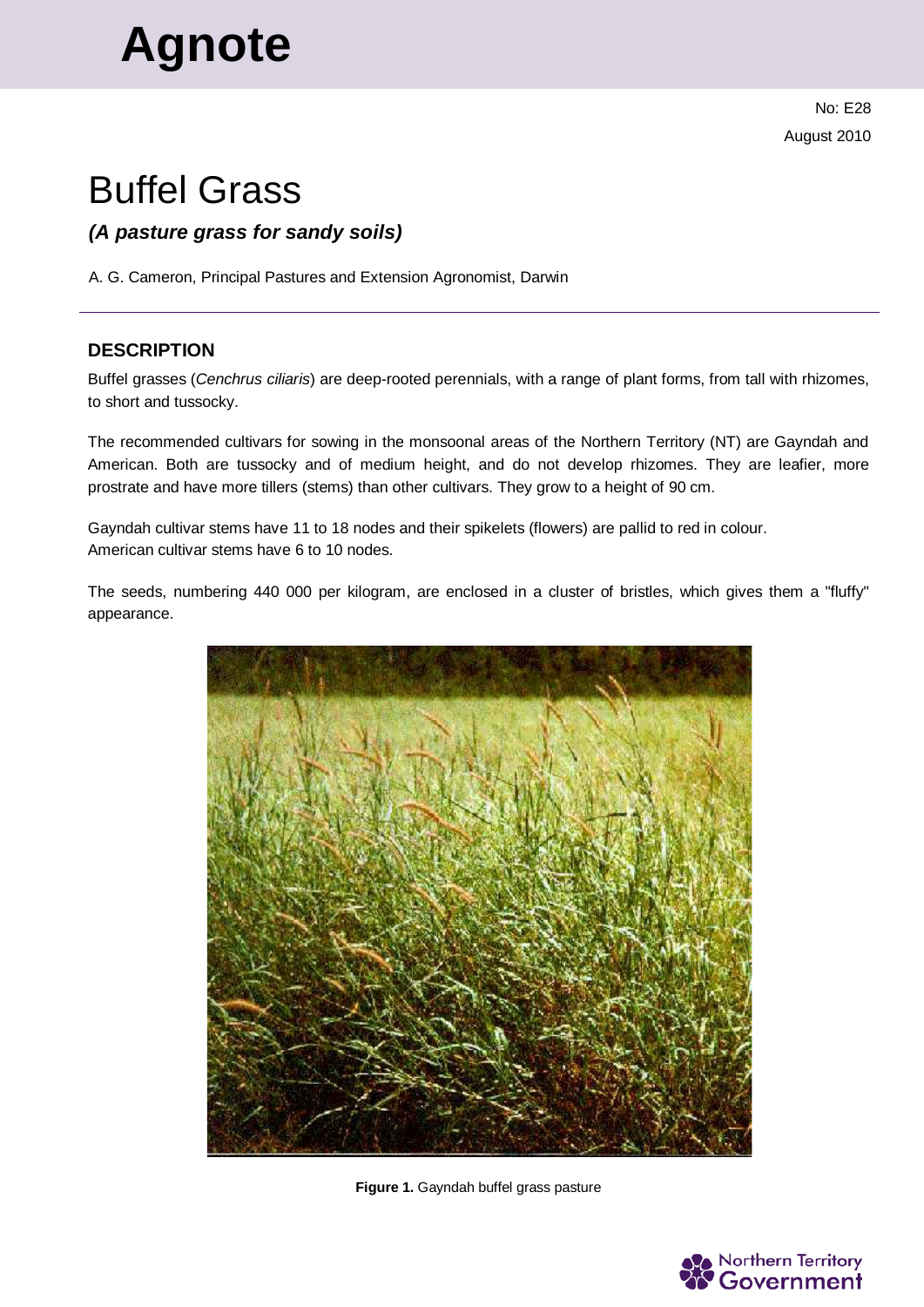# **CLIMATE AND SOILS**

Buffel grasses are native to tropical and sub-tropical Africa, India and Indonesia.

They are suitable for areas with an annual rainfall of 300 to1200 mm.

Buffel grasses have become naturalised in the NT in areas near Alice Springs and in western Queensland.

Buffel grasses are drought-resistant but do not tolerate flooding or water-logging.

Although they will grow on a range of soil types, they prefer sandier soils. In wetter areas, they will grow only on the sandier soils, while they can adapt to soils with more clay (heavier texture) in drier areas.

#### **SOWING**

Buffel grasses establish well on soils with a loose, soft surface.

In drier areas, seed can be broadcast or aerially sown onto burnt areas or on water courses and flooded areas. In areas receiving 600 mm or more of rain, the seed should be sown on prepared seedbeds.

The "fluffy" nature of the seed makes it difficult to sow using conventional machinery because seed will not flow very well and will tend to clog seeders. Drum seeders are more suitable. Seed can be sown into a lightly scarified seedbed and then rolled.

Seed is now available in pellets, which makes it easier to handle and spread. The pellets are made by combining seed with mono-ammonium phosphate (MAP), which makes them more expensive than normal seed. The success rate of plant establishment when using seed pellets has been variable in the Top End. A number of sowings have been complete failures. Sowing normal seed has generally been more successful.

The recommended sowing rate is 2 to 5 kg of seed/ha. This can be reduced to 1 to 2 kg/ha if pellets are used.



**Figure 2.** Gayndah buffel grass seed head

#### **MANAGEMENT**

#### *Fertiliser Requirements*

Buffel grass seedlings require phosphorus for establishment. So, if available phosphate is low, apply MAP at sowing, either as fertiliser or as part of preparing seed pellets.

Sow seed with 50 to 150 kg/ha superphosphate, depending on soil type and rainfall. Maintenance dressings of 25 to 50 kg/ha superphosphate should be applied annually.

Nitrogen should be supplied to the pasture by sowing a legume with the buffel grass.